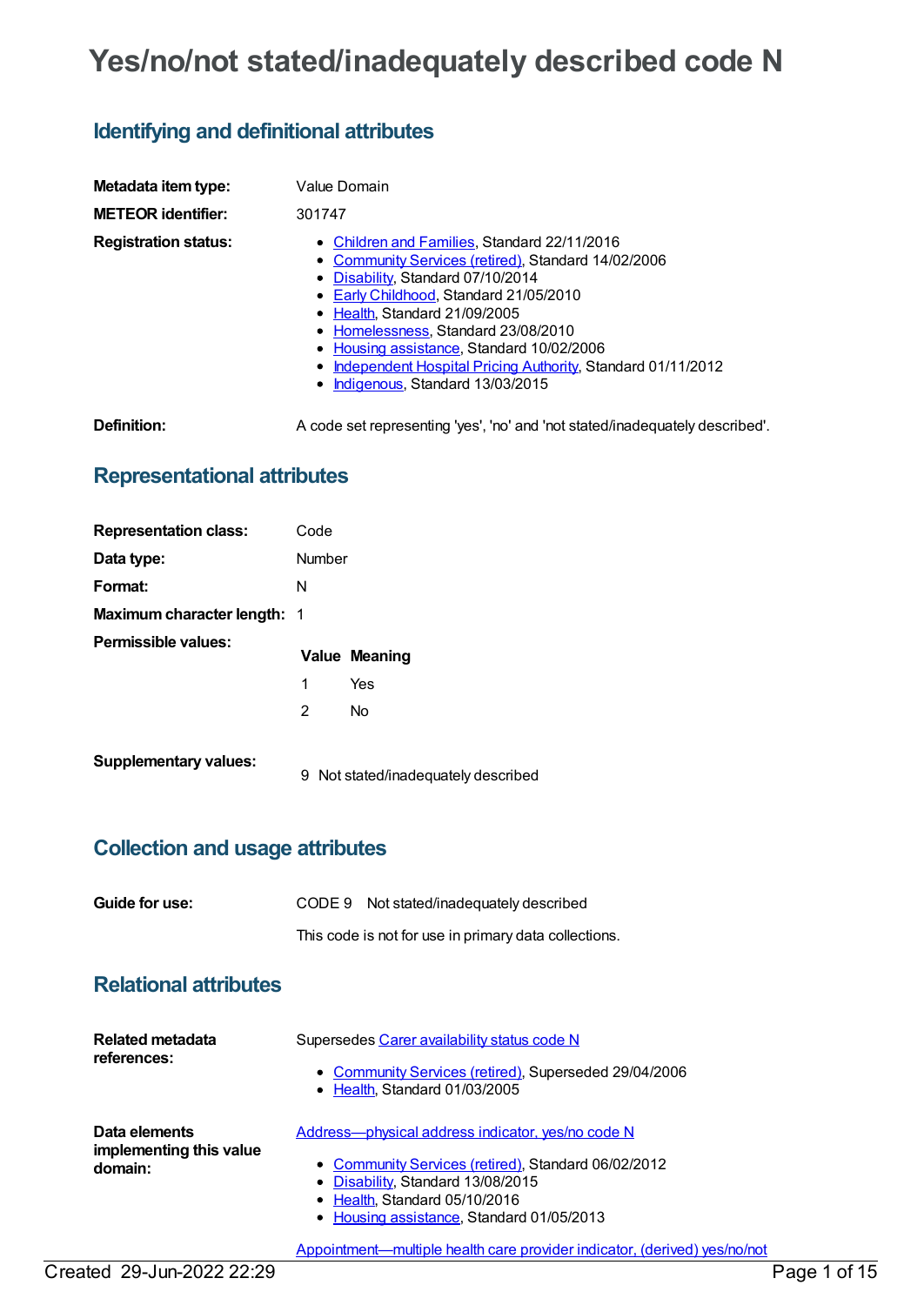stated/inadequately described code N

• WA [Health](https://meteor.aihw.gov.au/RegistrationAuthority/2), Standard 01/06/2017

Birth [event—anaesthesia](https://meteor.aihw.gov.au/content/695188) administered indicator, yes/no/not stated/inadequately described code N

• [Health](https://meteor.aihw.gov.au/RegistrationAuthority/12), Superseded 03/12/2020

Birth [event—anaesthesia](https://meteor.aihw.gov.au/content/732332) administered indicator, yes/no/not stated/inadequately described code N

[Health](https://meteor.aihw.gov.au/RegistrationAuthority/12), Standard 03/12/2020

Birth event—analgesia administered indicator, yes/no/not [stated/inadequately](https://meteor.aihw.gov.au/content/695200) described code N

• [Health](https://meteor.aihw.gov.au/RegistrationAuthority/12), Superseded 03/12/2020

Birth event—analgesia administered indicator, yes/no/not [stated/inadequately](https://meteor.aihw.gov.au/content/732344) described code N

[Health](https://meteor.aihw.gov.au/RegistrationAuthority/12), Standard 03/12/2020

Carer [household—Indigenous](https://meteor.aihw.gov.au/content/531773) status, yes/no/not stated/inadequately described code N

- [Children](https://meteor.aihw.gov.au/RegistrationAuthority/17) and Families, Standard 22/11/2016
- [Community](https://meteor.aihw.gov.au/RegistrationAuthority/1) Services (retired), Candidate 21/03/2014

Carer household—new carer household indicator, yes/no/not [stated/inadequately](https://meteor.aihw.gov.au/content/532827) described code N

- [Children](https://meteor.aihw.gov.au/RegistrationAuthority/17) and Families, Standard 22/11/2016
- [Community](https://meteor.aihw.gov.au/RegistrationAuthority/1) Services (retired), Candidate 20/03/2014

Child—first care and protection order indicator, yes/no/not [stated/inadequately](https://meteor.aihw.gov.au/content/458347) described code N

- [Children](https://meteor.aihw.gov.au/RegistrationAuthority/17) and Families, Standard 22/11/2016
- [Community](https://meteor.aihw.gov.au/RegistrationAuthority/1) Services (retired), Candidate 19/08/2011

Child—new client indicator, yes/no/not [stated/inadequately](https://meteor.aihw.gov.au/content/521821) described code N

- [Children](https://meteor.aihw.gov.au/RegistrationAuthority/17) and Families, Superseded 22/11/2016
- [Community](https://meteor.aihw.gov.au/RegistrationAuthority/1) Services (retired), Candidate 20/02/2014

Child—new client indicator, yes/no/not [stated/inadequately](https://meteor.aihw.gov.au/content/655257) described code N

• [Children](https://meteor.aihw.gov.au/RegistrationAuthority/17) and Families, Standard 22/11/2016

Client—case [management](https://meteor.aihw.gov.au/content/321129) plan indicator, yes/no code N

- [Community](https://meteor.aihw.gov.au/RegistrationAuthority/1) Services (retired), Standard 29/04/2006
- [Homelessness](https://meteor.aihw.gov.au/RegistrationAuthority/14), Superseded 10/08/2018
- Housing [assistance](https://meteor.aihw.gov.au/RegistrationAuthority/11), Standard 23/08/2010

Client—case [management](https://meteor.aihw.gov.au/content/689394) plan indicator, yes/no code N

• [Homelessness](https://meteor.aihw.gov.au/RegistrationAuthority/14), Standard 10/08/2018

[Client—support](https://meteor.aihw.gov.au/content/512981) plan indicator, yes/no code N

- [Community](https://meteor.aihw.gov.au/RegistrationAuthority/1) Services (retired), Standard 10/04/2013
- [Disability](https://meteor.aihw.gov.au/RegistrationAuthority/16), Standard 13/08/2015

[Dwelling—boarding](https://meteor.aihw.gov.au/content/480184) house unit indicator, yes/no code N

• Housing [assistance](https://meteor.aihw.gov.au/RegistrationAuthority/11), Standard 01/05/2013

[Dwelling—household](https://meteor.aihw.gov.au/content/607865) occupancy indicator, yes/no code N

• Housing [assistance](https://meteor.aihw.gov.au/RegistrationAuthority/11), Standard 30/08/2017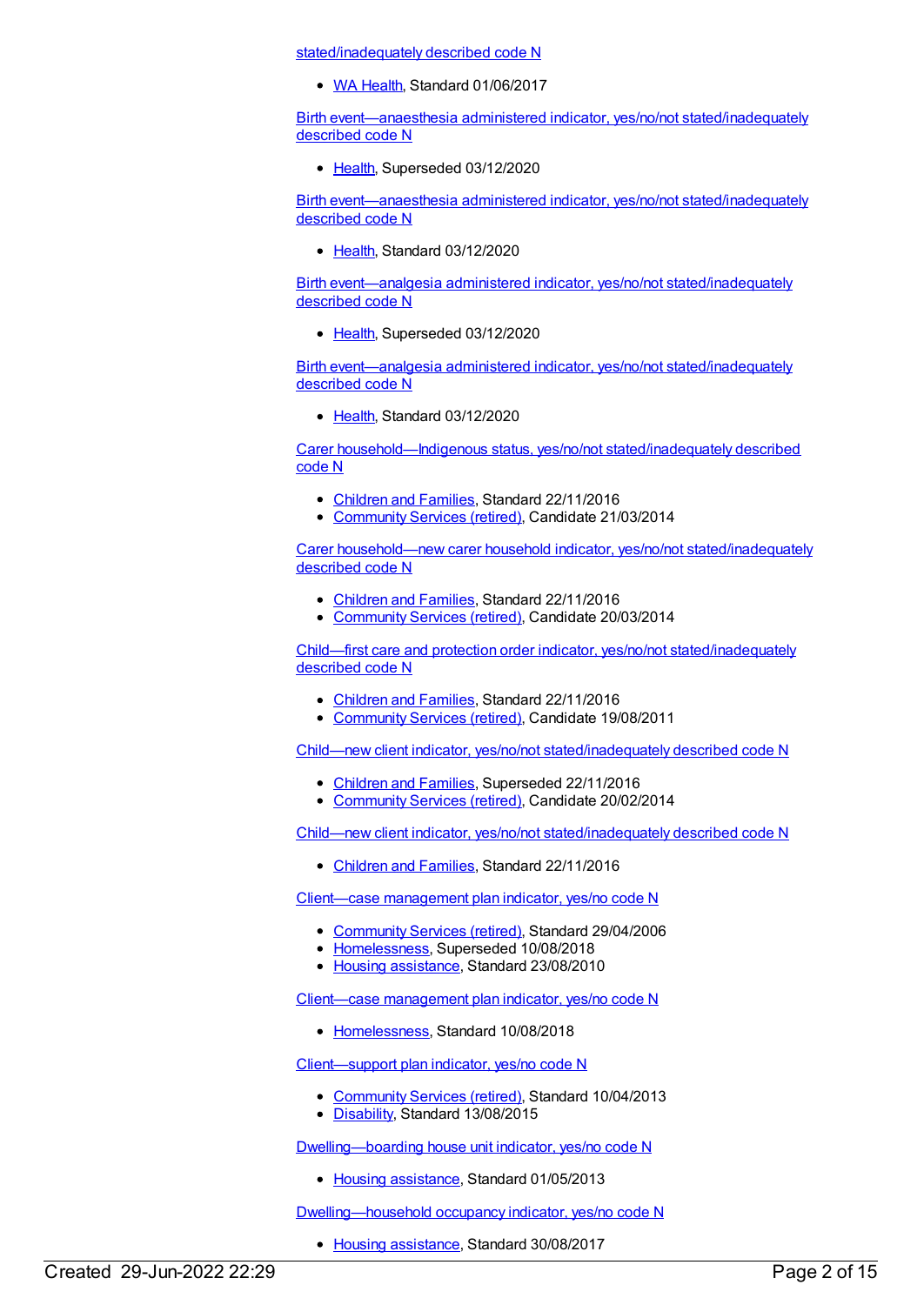[Dwelling—major](https://meteor.aihw.gov.au/content/662994) redevelopment indicator, yes/no code N

• Housing [assistance](https://meteor.aihw.gov.au/RegistrationAuthority/11), Standard 30/08/2017

[Dwelling—major](https://meteor.aihw.gov.au/content/459053) redevelopment indicator, yes/no code N

• Housing [assistance](https://meteor.aihw.gov.au/RegistrationAuthority/11), Superseded 30/08/2017

[Dwelling—National](https://meteor.aihw.gov.au/content/462325) Partnership Agreement on Remote Indigenous Housing (NPARIH) funding indicator, yes/no code N

• Housing [assistance](https://meteor.aihw.gov.au/RegistrationAuthority/11), Retired 01/05/2013

[Dwelling—normal](https://meteor.aihw.gov.au/content/459116) vacancy indicator, yes/no code N

• Housing [assistance](https://meteor.aihw.gov.au/RegistrationAuthority/11), Superseded 30/08/2017

[Dwelling—occupancy](https://meteor.aihw.gov.au/content/302863) status, code N

• Housing [assistance](https://meteor.aihw.gov.au/RegistrationAuthority/11), Superseded 30/08/2017

[Dwelling—permanency](https://meteor.aihw.gov.au/content/662982) status, code N

• Housing [assistance](https://meteor.aihw.gov.au/RegistrationAuthority/11), Standard 30/08/2017

[Dwelling—permanency](https://meteor.aihw.gov.au/content/292337) status, code N

• Housing [assistance](https://meteor.aihw.gov.au/RegistrationAuthority/11), Superseded 30/08/2017

[Dwelling—tenantability](https://meteor.aihw.gov.au/content/663114) indicator, yes/no code N

• Housing [assistance](https://meteor.aihw.gov.au/RegistrationAuthority/11), Standard 30/08/2017

[Dwelling—tenantability](https://meteor.aihw.gov.au/content/302930) status, code N

• Housing [assistance](https://meteor.aihw.gov.au/RegistrationAuthority/11), Superseded 30/08/2017

[Dwelling—utility](https://meteor.aihw.gov.au/content/292964) status (electricity supply), code N

• Housing [assistance](https://meteor.aihw.gov.au/RegistrationAuthority/11), Retired 01/05/2013

[Dwelling—utility](https://meteor.aihw.gov.au/content/295000) status (sewerage system), code N

• Housing [assistance](https://meteor.aihw.gov.au/RegistrationAuthority/11), Retired 01/05/2013

[Dwelling—utility](https://meteor.aihw.gov.au/content/295002) status (water supply), code N

• Housing [assistance](https://meteor.aihw.gov.au/RegistrationAuthority/11), Retired 01/05/2013

[Electrocardiogram—lead](https://meteor.aihw.gov.au/content/349656) V4R presence indicator, yes/no code N

• [Health](https://meteor.aihw.gov.au/RegistrationAuthority/12), Standard 01/10/2008

[Electrocardiogram—new](https://meteor.aihw.gov.au/content/343902) Q waves indicator, yes/no code N

• [Health](https://meteor.aihw.gov.au/RegistrationAuthority/12), Standard 01/10/2008

[Electrocardiogram—ST-segment-elevation](https://meteor.aihw.gov.au/content/343889) in lead V4R indicator, yes/no code N

• [Health](https://meteor.aihw.gov.au/RegistrationAuthority/12), Standard 01/10/2008

Episode of admitted patient care—unplanned admission to Intensive Care Unit (ICU) following elective surgery indicator, Yes/no/not [stated/inadequately](https://meteor.aihw.gov.au/content/591990) described code N

• [Health](https://meteor.aihw.gov.au/RegistrationAuthority/12), Standard 04/09/2015

Episode of admitted patient care—unplanned admission to Intensive Care Unit (ICU) following emergency surgery indicator, Yes/no/not [stated/inadequately](https://meteor.aihw.gov.au/content/592033) described code N

• [Health](https://meteor.aihw.gov.au/RegistrationAuthority/12), Standard 04/09/2015

Episode of admitted patient care—unplanned admission to Intensive Care Unit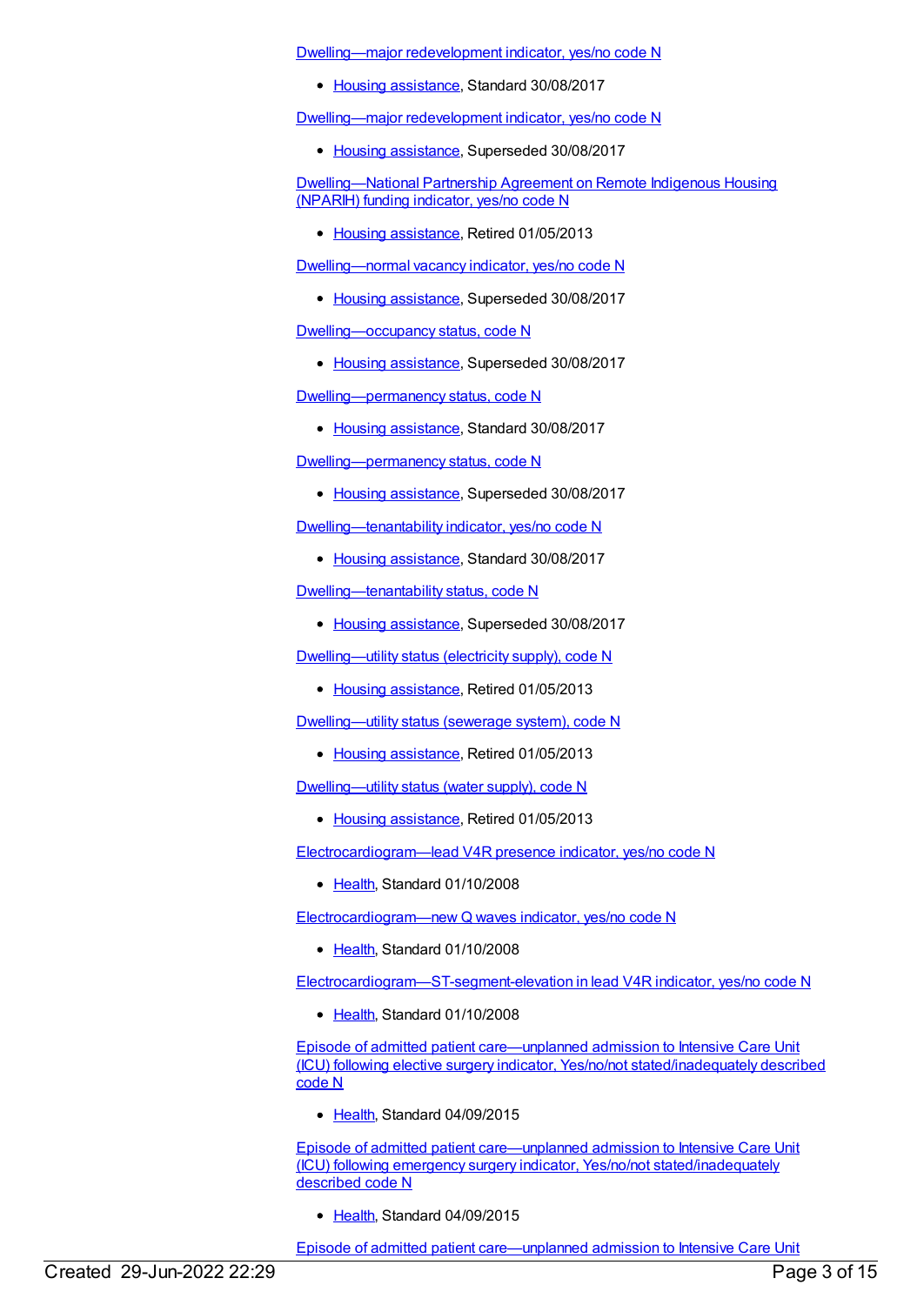(ICU) following other surgery indicator, Yes/no/not [stated/inadequately](https://meteor.aihw.gov.au/content/608995) described code N

• [Health](https://meteor.aihw.gov.au/RegistrationAuthority/12), Standard 04/09/2015

Episode of admitted patient care—unplanned admission to Intensive Care Unit (ICU) not following surgery indicator, Yes/no/not [stated/inadequately](https://meteor.aihw.gov.au/content/592562) described code N

• [Health](https://meteor.aihw.gov.au/RegistrationAuthority/12), Standard 04/09/2015

Episode of admitted patient [care—unplanned](https://meteor.aihw.gov.au/content/578317) return to operating theatre indicator, Yes/no/not stated/inadequately described code N

[Health](https://meteor.aihw.gov.au/RegistrationAuthority/12), Standard 04/09/2015

Episode of care—clinical assessment only indicator, yes/no/not [stated/inadequately](https://meteor.aihw.gov.au/content/745689) described, code N

• [Health](https://meteor.aihw.gov.au/RegistrationAuthority/12), Standard 17/12/2021

Female [\(pregnant\)—tobacco](https://meteor.aihw.gov.au/content/365417) smoking indicator (after twenty weeks of pregnancy), yes/no code N

• [Health](https://meteor.aihw.gov.au/RegistrationAuthority/12), Superseded 02/08/2017

Female [\(pregnant\)—tobacco](https://meteor.aihw.gov.au/content/673229) smoking indicator (after twenty weeks of pregnancy), yes/no code N

- ACT Health [\(retired\)](https://meteor.aihw.gov.au/RegistrationAuthority/9), Candidate 14/08/2018
- [Health](https://meteor.aihw.gov.au/RegistrationAuthority/12), Superseded 12/12/2018

Female [\(pregnant\)—tobacco](https://meteor.aihw.gov.au/content/365404) smoking indicator (first twenty weeks of pregnancy), yes/no code N

• [Health](https://meteor.aihw.gov.au/RegistrationAuthority/12), Superseded 02/08/2017

Female [\(pregnant\)—tobacco](https://meteor.aihw.gov.au/content/673237) smoking indicator (first twenty weeks of pregnancy), yes/no code N

- ACT Health [\(retired\)](https://meteor.aihw.gov.au/RegistrationAuthority/9), Candidate 14/08/2018
- [Health](https://meteor.aihw.gov.au/RegistrationAuthority/12), Superseded 12/12/2018

Female—alcohol consumption after 20 weeks of pregnancy indicator, yes/no/not [stated/inadequately](https://meteor.aihw.gov.au/content/690739) described code N

• [Health](https://meteor.aihw.gov.au/RegistrationAuthority/12), Standard 12/12/2018

Female—alcohol consumption in the first 20 weeks of pregnancy indicator, yes/no/not [stated/inadequately](https://meteor.aihw.gov.au/content/690482) described code N

• [Health](https://meteor.aihw.gov.au/RegistrationAuthority/12), Standard 12/12/2018

Female—blood transfusion due to primary postpartum haemorrhage indicator, yes/no/not [stated/inadequately](https://meteor.aihw.gov.au/content/522211) described code N

• [Health](https://meteor.aihw.gov.au/RegistrationAuthority/12), Superseded 02/08/2017

Female—blood transfusion due to primary postpartum haemorrhage indicator, yes/no/not [stated/inadequately](https://meteor.aihw.gov.au/content/673477) described code N

• [Health](https://meteor.aihw.gov.au/RegistrationAuthority/12), Superseded 03/12/2020

Female—blood transfusion due to primary postpartum haemorrhage indicator, yes/no/not [stated/inadequately](https://meteor.aihw.gov.au/content/733476) described code N

• [Health](https://meteor.aihw.gov.au/RegistrationAuthority/12), Superseded 17/12/2021

Female—cervical screening indicator, yes/no/not [stated/inadequately](https://meteor.aihw.gov.au/content/686938) described code N

- [Health](https://meteor.aihw.gov.au/RegistrationAuthority/12), Superseded 16/01/2020
- [Indigenous](https://meteor.aihw.gov.au/RegistrationAuthority/6), Superseded 14/07/2021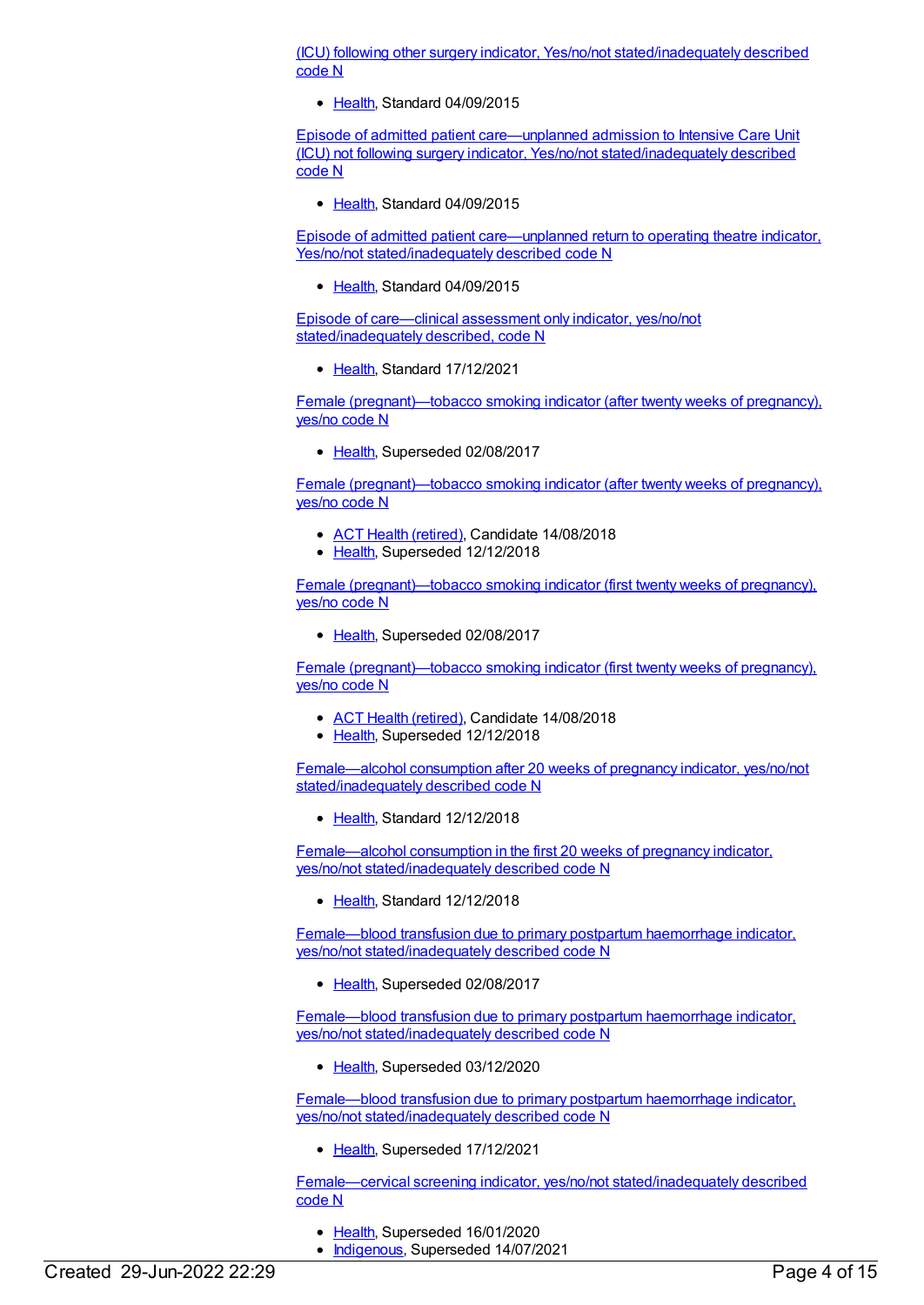Female—cervical screening indicator, yes/no/not [stated/inadequately](https://meteor.aihw.gov.au/content/358921) described code N

- [Health](https://meteor.aihw.gov.au/RegistrationAuthority/12), Superseded 25/01/2018
- [Indigenous](https://meteor.aihw.gov.au/RegistrationAuthority/6), Superseded 27/02/2018

Female—cervical screening indicator, yes/no/not [stated/inadequately](https://meteor.aihw.gov.au/content/719551) described code N

• [Health](https://meteor.aihw.gov.au/RegistrationAuthority/12), Standard 16/01/2020

Female—cervical screening indicator, yes/no/not [stated/inadequately](https://meteor.aihw.gov.au/content/731925) described code N

• [Indigenous](https://meteor.aihw.gov.au/RegistrationAuthority/6), Standard 14/07/2021

Female—childbirth indicator, yes/no/not [stated/inadequately](https://meteor.aihw.gov.au/content/739132) described code N

• [Indigenous](https://meteor.aihw.gov.au/RegistrationAuthority/6), Standard 14/07/2021

[Female—diabetes](https://meteor.aihw.gov.au/content/673501) mellitus during pregnancy indicator, yes/no/not stated/inadequately described code N

[Health](https://meteor.aihw.gov.au/RegistrationAuthority/12), Superseded 20/11/2019

[Female—diabetes](https://meteor.aihw.gov.au/content/504291) mellitus during pregnancy indicator, yes/no/not stated/inadequately described code N

• [Health](https://meteor.aihw.gov.au/RegistrationAuthority/12), Superseded 02/08/2017

[Female—diabetes](https://meteor.aihw.gov.au/content/716227) mellitus during pregnancy indicator, yes/no/not stated/inadequately described code N

• [Health](https://meteor.aihw.gov.au/RegistrationAuthority/12), Superseded 03/12/2020

[Female—diabetes](https://meteor.aihw.gov.au/content/732748) mellitus during pregnancy indicator, yes/no/not stated/inadequately described code N

• [Health](https://meteor.aihw.gov.au/RegistrationAuthority/12), Standard 03/12/2020

[Female—diabetes](https://meteor.aihw.gov.au/content/759635) mellitus during pregnancy indicator, yes/no/not stated/inadequately described code N

• [Health](https://meteor.aihw.gov.au/RegistrationAuthority/12), Recorded 15/06/2022

Female—ever been pregnant indicator, yes/no/not [stated/inadequately](https://meteor.aihw.gov.au/content/399559) described code N

• [Health](https://meteor.aihw.gov.au/RegistrationAuthority/12), Superseded 28/04/2016

[Female—hypertensive](https://meteor.aihw.gov.au/content/516807) disorder during pregnancy indicator, yes/no/not stated/inadequately described code N

• [Health](https://meteor.aihw.gov.au/RegistrationAuthority/12), Superseded 05/10/2016

[Female—hypertensive](https://meteor.aihw.gov.au/content/655530) disorder during pregnancy indicator, yes/no/not stated/inadequately described code N

• [Health](https://meteor.aihw.gov.au/RegistrationAuthority/12), Superseded 02/08/2017

[Female—hypertensive](https://meteor.aihw.gov.au/content/673583) disorder during pregnancy indicator, yes/no/not stated/inadequately described code N

• [Health](https://meteor.aihw.gov.au/RegistrationAuthority/12), Superseded 20/11/2019

[Female—hypertensive](https://meteor.aihw.gov.au/content/719256) disorder during pregnancy indicator, yes/no/not stated/inadequately described code N

• [Health](https://meteor.aihw.gov.au/RegistrationAuthority/12), Superseded 03/12/2020

[Female—hypertensive](https://meteor.aihw.gov.au/content/732753) disorder during pregnancy indicator, yes/no/not stated/inadequately described code N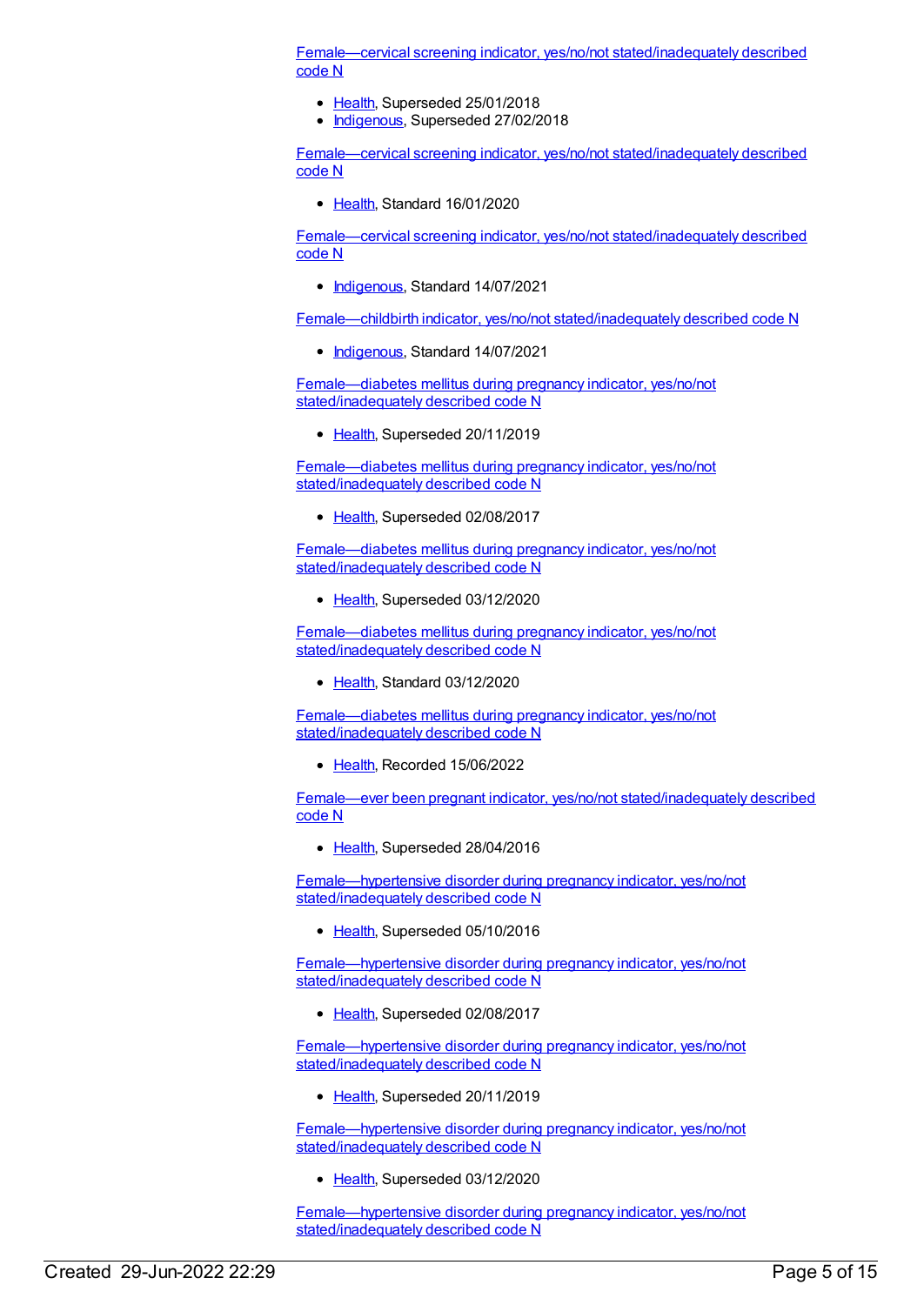[Health](https://meteor.aihw.gov.au/RegistrationAuthority/12), Standard 03/12/2020

[Female—hypertensive](https://meteor.aihw.gov.au/content/759637) disorder during pregnancy indicator, yes/no/not stated/inadequately described code N

• [Health](https://meteor.aihw.gov.au/RegistrationAuthority/12), Recorded 15/06/2022

[Female—influenza](https://meteor.aihw.gov.au/content/721270) vaccination during pregnancy indicator, yes/no/not stated/inadequately described code N

Ealth, Standard 03/12/2020

[Female—pertussis](https://meteor.aihw.gov.au/content/721261) vaccination during pregnancy indicator, yes/no/not stated/inadequately described code N

• [Health](https://meteor.aihw.gov.au/RegistrationAuthority/12), Standard 03/12/2020

[Female—pregnancy](https://meteor.aihw.gov.au/content/302817) indicator (current), code N

• [Health](https://meteor.aihw.gov.au/RegistrationAuthority/12), Standard 21/09/2005

[Female—primary](https://meteor.aihw.gov.au/content/504959) postpartum haemorrhage indicator, yes/no/not stated/inadequately described code N

• [Health](https://meteor.aihw.gov.au/RegistrationAuthority/12), Superseded 02/08/2017

[Female—primary](https://meteor.aihw.gov.au/content/673595) postpartum haemorrhage indicator, yes/no/not stated/inadequately described code N

[Health](https://meteor.aihw.gov.au/RegistrationAuthority/12), Standard 02/08/2017

[Female—tobacco](https://meteor.aihw.gov.au/content/695447) smoking after 20 weeks of pregnancy indicator, yes/no/not stated/inadequately described code N

• [Health](https://meteor.aihw.gov.au/RegistrationAuthority/12), Standard 12/12/2018

Female—tobacco smoking in the first 20 weeks of pregnancy indicator, yes/no/not [stated/inadequately](https://meteor.aihw.gov.au/content/695487) described code N

• [Health](https://meteor.aihw.gov.au/RegistrationAuthority/12), Standard 12/12/2018

Health service event-fasting indicator, code N

• [Health](https://meteor.aihw.gov.au/RegistrationAuthority/12), Standard 21/09/2005

[Household—application](https://meteor.aihw.gov.au/content/444367) allocation indicator, yes/no code N

• Housing [assistance](https://meteor.aihw.gov.au/RegistrationAuthority/11), Superseded 30/08/2017

[Household—application](https://meteor.aihw.gov.au/content/607904) allocation indicator, yes/no code N

• Housing [assistance](https://meteor.aihw.gov.au/RegistrationAuthority/11), Standard 30/08/2017

[Household—Commonwealth](https://meteor.aihw.gov.au/content/610156) Rent Assistance income inclusion indicator, yes/no code N

• Housing [assistance](https://meteor.aihw.gov.au/RegistrationAuthority/11), Standard 30/08/2017

[Household—Commonwealth](https://meteor.aihw.gov.au/content/610149) Rent Assistance rent inclusion indicator, yes/no code N

• Housing [assistance](https://meteor.aihw.gov.au/RegistrationAuthority/11), Standard 30/08/2017

[Household—disability](https://meteor.aihw.gov.au/content/302949) status, yes/no code N

• Housing [assistance](https://meteor.aihw.gov.au/RegistrationAuthority/11), Superseded 30/08/2017

[Household—disability](https://meteor.aihw.gov.au/content/607876) status, yes/no code N

• Housing [assistance](https://meteor.aihw.gov.au/RegistrationAuthority/11), Standard 30/08/2017

[Household—greatest](https://meteor.aihw.gov.au/content/456559) need indicator, yes/no code N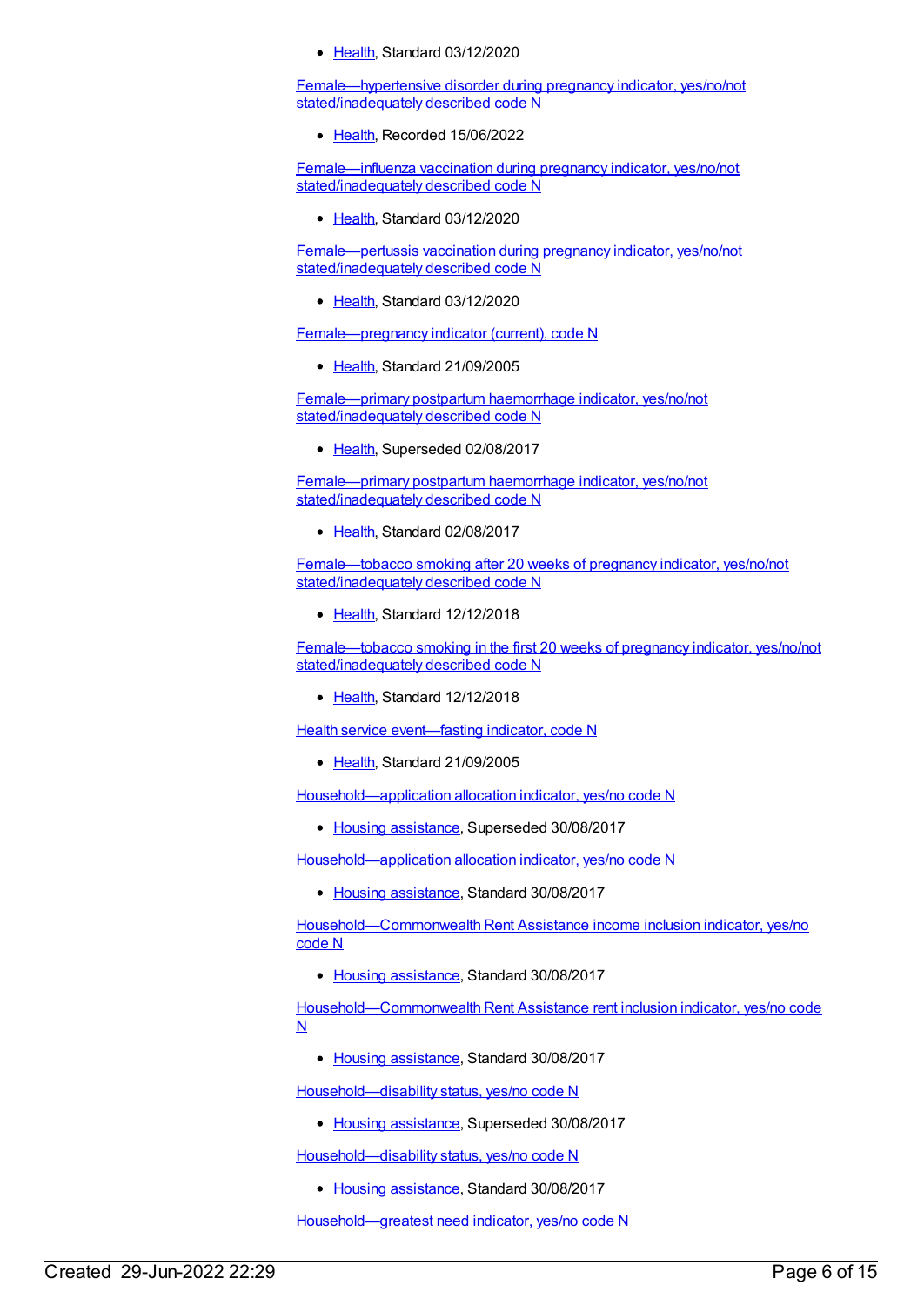#### • Housing [assistance](https://meteor.aihw.gov.au/RegistrationAuthority/11), Superseded 30/08/2017

[Household—greatest](https://meteor.aihw.gov.au/content/608411) need indicator, yes/no code N

• Housing [assistance](https://meteor.aihw.gov.au/RegistrationAuthority/11), Standard 30/08/2017

[Household—homeless](https://meteor.aihw.gov.au/content/462714) prior to allocation indicator, yes/no code N

• Housing [assistance](https://meteor.aihw.gov.au/RegistrationAuthority/11), Superseded 30/08/2017

[Household—homeless](https://meteor.aihw.gov.au/content/608014) prior to allocation indicator, yes/no code N

• Housing [assistance](https://meteor.aihw.gov.au/RegistrationAuthority/11), Standard 30/08/2017

[Household—Indigenous](https://meteor.aihw.gov.au/content/460738) status, yes/no code N

- Housing [assistance](https://meteor.aihw.gov.au/RegistrationAuthority/11), Superseded 30/08/2017
- [Indigenous](https://meteor.aihw.gov.au/RegistrationAuthority/6), Standard 01/05/2013

[Household—Indigenous](https://meteor.aihw.gov.au/content/607888) status, yes/no code N

• Housing [assistance](https://meteor.aihw.gov.au/RegistrationAuthority/11), Standard 30/08/2017

[Household—main](https://meteor.aihw.gov.au/content/444290) language other than English spoken at home, yes/no code N

• Housing [assistance](https://meteor.aihw.gov.au/RegistrationAuthority/11), Superseded 30/08/2017

[Household—main](https://meteor.aihw.gov.au/content/608028) language other than English spoken at home, yes/no code N

• Housing [assistance](https://meteor.aihw.gov.au/RegistrationAuthority/11), Standard 30/08/2017

[Household—market](https://meteor.aihw.gov.au/content/443376) value of rent paid indicator, yes/no code N

• Housing [assistance](https://meteor.aihw.gov.au/RegistrationAuthority/11), Superseded 30/08/2017

[Household—market](https://meteor.aihw.gov.au/content/608032) value of rent paid indicator, yes/no/not stated/inadequately described code N

• Housing [assistance](https://meteor.aihw.gov.au/RegistrationAuthority/11), Standard 30/08/2017

[Household—new](https://meteor.aihw.gov.au/content/301783) allocation status (financial year), code N

• Housing [assistance](https://meteor.aihw.gov.au/RegistrationAuthority/11), Superseded 30/08/2017

[Household—new](https://meteor.aihw.gov.au/content/607890) allocation status (financial year), code N

• Housing [assistance](https://meteor.aihw.gov.au/RegistrationAuthority/11), Standard 30/08/2017

Household-rebated rent status, code N

• Housing [assistance](https://meteor.aihw.gov.au/RegistrationAuthority/11), Superseded 30/08/2017

Household-rebated rent status, code N

• Housing [assistance](https://meteor.aihw.gov.au/RegistrationAuthority/11), Standard 30/08/2017

[Household—transfer](https://meteor.aihw.gov.au/content/608149) status (financial year), yes/no code N

• Housing [assistance](https://meteor.aihw.gov.au/RegistrationAuthority/11), Standard 30/08/2017

[Household—transfer](https://meteor.aihw.gov.au/content/301987) status (financial year), Yes/no code N

• Housing [assistance](https://meteor.aihw.gov.au/RegistrationAuthority/11), Superseded 30/08/2017

Housing assistance [agency—housing](https://meteor.aihw.gov.au/content/292331) management plan indicator, yes/no code N

• Housing [assistance](https://meteor.aihw.gov.au/RegistrationAuthority/11), Retired 01/05/2013

Informal [carer—primary](https://meteor.aihw.gov.au/content/621197) carer indicator, code N

• [Disability](https://meteor.aihw.gov.au/RegistrationAuthority/16), Superseded 15/12/2017

Informal [carer—primary](https://meteor.aihw.gov.au/content/681048) carer indicator, code N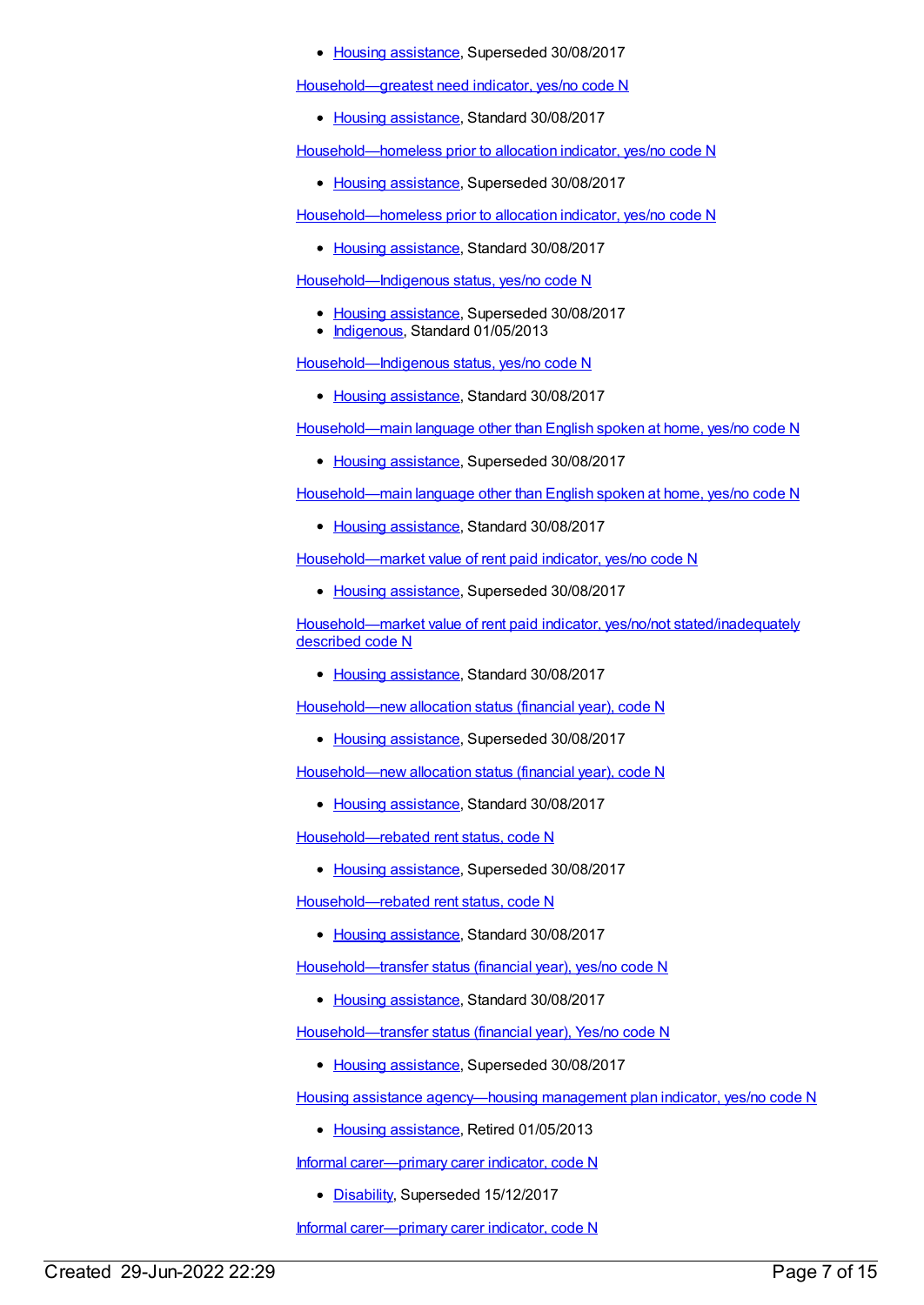• [Disability](https://meteor.aihw.gov.au/RegistrationAuthority/16), Standard 15/12/2017

#### Informal [carer—primary](https://meteor.aihw.gov.au/content/323760) status, code N

- [Community](https://meteor.aihw.gov.au/RegistrationAuthority/1) Services (retired), Standard 27/04/2007
- [Disability](https://meteor.aihw.gov.au/RegistrationAuthority/16), Superseded 29/02/2016

Non-admitted patient event—group session status, yes/no/not [stated/inadequately](https://meteor.aihw.gov.au/content/650414) described code N

[Health](https://meteor.aihw.gov.au/RegistrationAuthority/12), Superseded 25/01/2018

[Non-admitted](https://meteor.aihw.gov.au/content/400662) patient service event—group session indicator, yes/no code N

- [Health](https://meteor.aihw.gov.au/RegistrationAuthority/12), Superseded 13/11/2014
- [Independent](https://meteor.aihw.gov.au/RegistrationAuthority/3) Hospital Pricing Authority, Standard 01/11/2012

[Non-admitted](https://meteor.aihw.gov.au/content/584085) patient service event—group session indicator, yes/no code N

• [Health](https://meteor.aihw.gov.au/RegistrationAuthority/12), Superseded 05/10/2016

Non-admitted patient service event—group session indicator, yes/no/not [stated/inadequately](https://meteor.aihw.gov.au/content/679499) described code N

• [Health](https://meteor.aihw.gov.au/RegistrationAuthority/12), Superseded 05/02/2021

Non-admitted patient service event—multiple health care provider indicator, yes/no/not [stated/inadequately](https://meteor.aihw.gov.au/content/584616) described code N

[Health](https://meteor.aihw.gov.au/RegistrationAuthority/12), Superseded 05/10/2016

Non-admitted patient service event—multiple health-care provider indicator, yes/no/not [stated/inadequately](https://meteor.aihw.gov.au/content/652542) described code N

• [Health](https://meteor.aihw.gov.au/RegistrationAuthority/12), Superseded 25/01/2018

Non-admitted patient service event—multiple health-care provider indicator, yes/no/not [stated/inadequately](https://meteor.aihw.gov.au/content/679876) described code N

- ACT Health [\(retired\)](https://meteor.aihw.gov.au/RegistrationAuthority/9), Candidate 08/08/2018
- [Health](https://meteor.aihw.gov.au/RegistrationAuthority/12), Superseded 05/02/2021

Order—National out-of-home care standards (NOOHCS) order indicator, yes/no/not [stated/inadequately](https://meteor.aihw.gov.au/content/527865) described code N

- [Children](https://meteor.aihw.gov.au/RegistrationAuthority/17) and Families, Standard 22/11/2016
- [Community](https://meteor.aihw.gov.au/RegistrationAuthority/1) Services (retired), Candidate 10/10/2014

[Parent/guardian—receipt](https://meteor.aihw.gov.au/content/323286) of Carer Allowance (Child) indicator, code N

- [Community](https://meteor.aihw.gov.au/RegistrationAuthority/1) Services (retired), Standard 27/04/2007
- [Disability](https://meteor.aihw.gov.au/RegistrationAuthority/16), Superseded 29/02/2016

[Patient—initial](https://meteor.aihw.gov.au/content/302470) visit since diagnosis indicator (diabetes mellitus), code N

• [Health](https://meteor.aihw.gov.au/RegistrationAuthority/12), Standard 21/09/2005

Person [\(employed\)—employment](https://meteor.aihw.gov.au/content/355555) related study indicator, code N[N]

[Community](https://meteor.aihw.gov.au/RegistrationAuthority/1) Services (retired), Standard 30/11/2007

Person [\(employed\)—paid](https://meteor.aihw.gov.au/content/314813) employment indicator, code N

- [Community](https://meteor.aihw.gov.au/RegistrationAuthority/1) Services (retired), Standard 30/11/2007
- **Early [Childhood](https://meteor.aihw.gov.au/RegistrationAuthority/13), Standard 07/06/2011**

Person [\(employed\)—preschool](https://meteor.aihw.gov.au/content/401322) program delivered by teacher indicator, code N

- [Community](https://meteor.aihw.gov.au/RegistrationAuthority/1) Services (retired), Standard 21/05/2010
- Early [Childhood](https://meteor.aihw.gov.au/RegistrationAuthority/13), Superseded 07/06/2011

Person [\(employed\)—preschool](https://meteor.aihw.gov.au/content/441674) program delivery indicator, yes/no/not stated/inadequately described, code N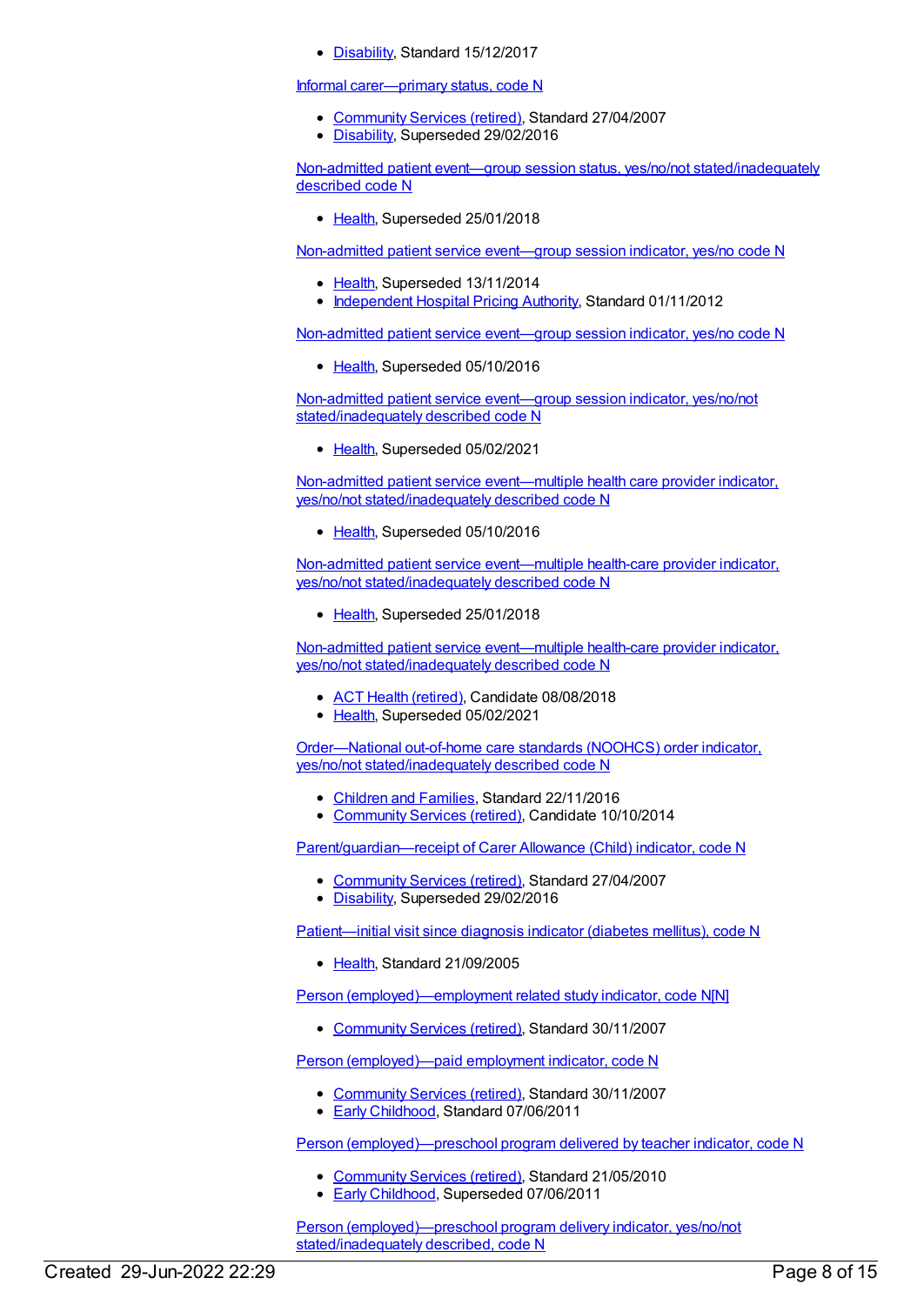● Early [Childhood](https://meteor.aihw.gov.au/RegistrationAuthority/13), Standard 07/06/2011

Person [\(employed\)—tertiary](https://meteor.aihw.gov.au/content/314893) qualification related to industry indicator, code N

[Community](https://meteor.aihw.gov.au/RegistrationAuthority/1) Services (retired), Standard 30/11/2007

Person with cancer—distant metastatic cancer indicator, yes/no/not [stated/inadequately](https://meteor.aihw.gov.au/content/545189) described code N

• [Health](https://meteor.aihw.gov.au/RegistrationAuthority/12), Standard 08/05/2014

Person with cancer—pelvic lymph node dissection indicator, yes/no/not [stated/inadequately](https://meteor.aihw.gov.au/content/587599) described code N

• [Health](https://meteor.aihw.gov.au/RegistrationAuthority/12), Standard 14/05/2015

Person with cancer—tumour outside primary site indicator, yes/no/not [stated/inadequately](https://meteor.aihw.gov.au/content/545382) described code N

• [Health](https://meteor.aihw.gov.au/RegistrationAuthority/12), Standard 08/05/2014

[Person—Australian](https://meteor.aihw.gov.au/content/649528) Defence Force indicator, yes/no/not stated/inadequately described code N

• [Homelessness](https://meteor.aihw.gov.au/RegistrationAuthority/14), Standard 24/11/2016

Person—blood transfusion indicator, yes/no/not [stated/inadequately](https://meteor.aihw.gov.au/content/749949) described code N

[Health](https://meteor.aihw.gov.au/RegistrationAuthority/12), Standard 17/12/2021

Person—blow to the head indicator, yes/no/not [stated/inadequately](https://meteor.aihw.gov.au/content/358833) described code N

- [Community](https://meteor.aihw.gov.au/RegistrationAuthority/1) Services (retired), Standard 06/02/2012
- [Health](https://meteor.aihw.gov.au/RegistrationAuthority/12), Superseded 28/04/2016

Person—blow to the head still experiencing symptoms indicator, yes/no/not [stated/inadequately](https://meteor.aihw.gov.au/content/605668) described code N

• [Health](https://meteor.aihw.gov.au/RegistrationAuthority/12), Superseded 28/04/2016

Person—blow to the head symptoms indicator, yes/no/not [stated/inadequately](https://meteor.aihw.gov.au/content/605661) described code N

• [Health](https://meteor.aihw.gov.au/RegistrationAuthority/12), Superseded 28/04/2016

Person—carer responsibility indicator, yes/no/not [stated/inadequately](https://meteor.aihw.gov.au/content/378324) described code N

[Health](https://meteor.aihw.gov.au/RegistrationAuthority/12), Standard 07/12/2011

[Person—child](https://meteor.aihw.gov.au/content/491672) indicator, code N

- [Community](https://meteor.aihw.gov.au/RegistrationAuthority/1) Services (retired), Standard 19/09/2013
- [Disability](https://meteor.aihw.gov.au/RegistrationAuthority/16), Standard 13/08/2015
- Housing [assistance](https://meteor.aihw.gov.au/RegistrationAuthority/11), Superseded 10/05/2019

[Person—clinical](https://meteor.aihw.gov.au/content/356777) evidence status (acute coronary syndrome related medical history), yes/no code N

• [Health](https://meteor.aihw.gov.au/RegistrationAuthority/12), Standard 01/10/2008

Person—current smoking status indicator, yes/no/not [stated/inadequately](https://meteor.aihw.gov.au/content/399538) described code N

• [Health](https://meteor.aihw.gov.au/RegistrationAuthority/12), Superseded 28/04/2016

[Person—disability](https://meteor.aihw.gov.au/content/312934) status, code N

- [Community](https://meteor.aihw.gov.au/RegistrationAuthority/1) Services (retired), Candidate 17/10/2011
- [Health](https://meteor.aihw.gov.au/RegistrationAuthority/12), Superseded 12/12/2018
- Housing [assistance](https://meteor.aihw.gov.au/RegistrationAuthority/11), Superseded 30/08/2017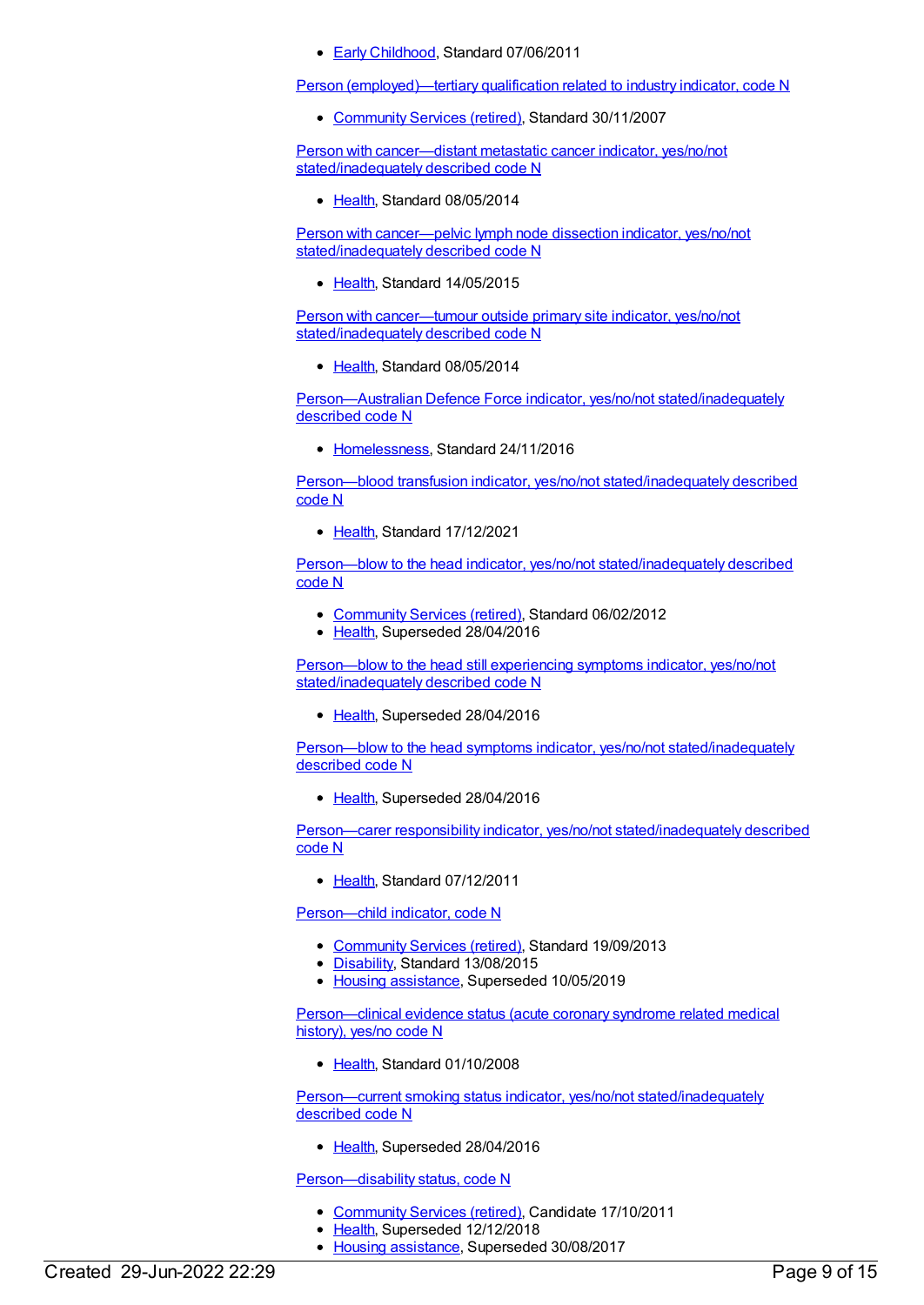Person—disability status, yes/no/not [stated/inadequately](https://meteor.aihw.gov.au/content/608048) described code N

- [Children](https://meteor.aihw.gov.au/RegistrationAuthority/17) and Families, Standard 22/11/2016
- Housing [assistance](https://meteor.aihw.gov.au/RegistrationAuthority/11), Standard 30/08/2017

Person—disability status, yes/no/not [stated/inadequately](https://meteor.aihw.gov.au/content/695179) described code N

- [Children](https://meteor.aihw.gov.au/RegistrationAuthority/17) and Families, Standard 03/11/2021
- [Health](https://meteor.aihw.gov.au/RegistrationAuthority/12), Standard 12/12/2018

[Person—dyslipidaemia](https://meteor.aihw.gov.au/content/302440) treatment with anti-lipid medication indicator (current), code N

• [Health](https://meteor.aihw.gov.au/RegistrationAuthority/12), Standard 21/09/2005

[Person—electrocardiogram](https://meteor.aihw.gov.au/content/347711) Q waves indicator, yes/no code N

• [Health](https://meteor.aihw.gov.au/RegistrationAuthority/12), Standard 01/10/2008

Person—ever smoked a full cigarette indicator, yes/no/not [stated/inadequately](https://meteor.aihw.gov.au/content/399275) described code N

• [Health](https://meteor.aihw.gov.au/RegistrationAuthority/12), Superseded 28/04/2016

Person-foot deformity indicator, code N

[Health](https://meteor.aihw.gov.au/RegistrationAuthority/12), Standard 21/09/2005

[Person—foot](https://meteor.aihw.gov.au/content/302437) lesion indicator (active), code N

• [Health](https://meteor.aihw.gov.au/RegistrationAuthority/12), Standard 21/09/2005

Person-foot ulcer indicator (current), code N

• [Health](https://meteor.aihw.gov.au/RegistrationAuthority/12), Standard 21/09/2005

[Person—foot](https://meteor.aihw.gov.au/content/302819) ulcer indicator (history), code N

[Health](https://meteor.aihw.gov.au/RegistrationAuthority/12), Standard 21/09/2005

[Person—functional](https://meteor.aihw.gov.au/content/347697) stress test performed indicator, yes/no code N

[Health](https://meteor.aihw.gov.au/RegistrationAuthority/12), Standard 01/10/2008

[Person—funding](https://meteor.aihw.gov.au/content/323170) indicator, code N

- [Community](https://meteor.aihw.gov.au/RegistrationAuthority/1) Services (retired), Standard 27/04/2007
- [Disability](https://meteor.aihw.gov.au/RegistrationAuthority/16), Superseded 29/02/2016

[Person—hypertension](https://meteor.aihw.gov.au/content/302442) treatment with antihypertensive medication indicator (current), code N

• [Health](https://meteor.aihw.gov.au/RegistrationAuthority/12), Standard 21/09/2005

[Person—informal](https://meteor.aihw.gov.au/content/320939) carer existence indicator, code N

- [Community](https://meteor.aihw.gov.au/RegistrationAuthority/1) Services (retired), Standard 29/04/2006
- [Disability](https://meteor.aihw.gov.au/RegistrationAuthority/16), Superseded 29/02/2016
- [Health](https://meteor.aihw.gov.au/RegistrationAuthority/12), Superseded 17/10/2018

Person—informal carer existence indicator, yes/no/not [stated/inadequately](https://meteor.aihw.gov.au/content/621393) described code N

- [Disability](https://meteor.aihw.gov.au/RegistrationAuthority/16), Standard 29/02/2016
- [Health](https://meteor.aihw.gov.au/RegistrationAuthority/12), Standard 17/10/2018

Person—injecting drug use indicator, yes/no/not [stated/inadequately](https://meteor.aihw.gov.au/content/482986) described code N

• [Health](https://meteor.aihw.gov.au/RegistrationAuthority/12), Superseded 28/04/2016

[Person—interpreter](https://meteor.aihw.gov.au/content/639616) service required indicator, yes/no/not stated/inadequately described code N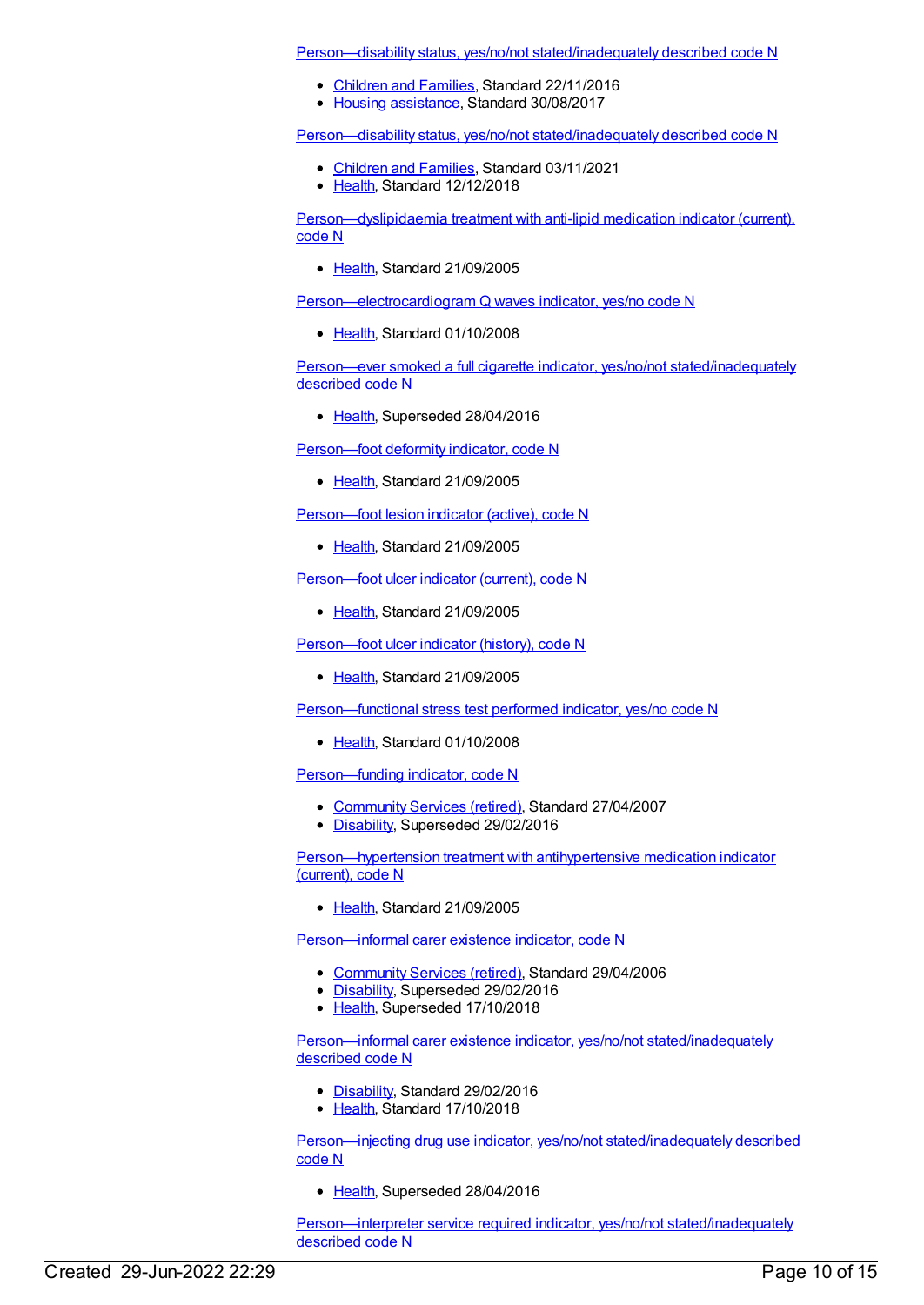• [Disability](https://meteor.aihw.gov.au/RegistrationAuthority/16), Standard 28/09/2016

[Person—interpreter](https://meteor.aihw.gov.au/content/623421) service required, yes/no/not stated/inadequately described code N

[Disability](https://meteor.aihw.gov.au/RegistrationAuthority/16), Superseded 28/09/2016

[Person—mental](https://meteor.aihw.gov.au/content/508406) health services received indicator, yes/no code N

- [Community](https://meteor.aihw.gov.au/RegistrationAuthority/1) Services (retired), Standard 19/09/2013
- [Homelessness](https://meteor.aihw.gov.au/RegistrationAuthority/14), Superseded 10/08/2018
- Housing [assistance](https://meteor.aihw.gov.au/RegistrationAuthority/11), Standard 01/05/2013

Person—mental health services received indicator, yes/no/not [stated/inadequately](https://meteor.aihw.gov.au/content/691978) described code N

[Homelessness](https://meteor.aihw.gov.au/RegistrationAuthority/14), Standard 10/08/2018

[Person—non-school](https://meteor.aihw.gov.au/content/376009) qualification indicator, yes/no/not stated/inadequately described code N

- [Community](https://meteor.aihw.gov.au/RegistrationAuthority/1) Services (retired), Standard 06/02/2012
- [Disability](https://meteor.aihw.gov.au/RegistrationAuthority/16), Standard 13/08/2015
- [Health](https://meteor.aihw.gov.au/RegistrationAuthority/12), Standard 25/08/2011

[Person—ophthalmoscopy](https://meteor.aihw.gov.au/content/302821) performed indicator (last 12 months), code N

• [Health](https://meteor.aihw.gov.au/RegistrationAuthority/12), Standard 21/09/2005

[Person—participation](https://meteor.aihw.gov.au/content/695977) in National Disability Insurance Scheme indicator, yes/no/not stated/inadequately described code N

• [Homelessness](https://meteor.aihw.gov.au/RegistrationAuthority/14), Standard 10/08/2018

[Person—peripheral](https://meteor.aihw.gov.au/content/302457) neuropathy indicator, code N

• [Health](https://meteor.aihw.gov.au/RegistrationAuthority/12), Standard 21/09/2005

[Person—peripheral](https://meteor.aihw.gov.au/content/302459) vascular disease indicator (foot), code N

• [Health](https://meteor.aihw.gov.au/RegistrationAuthority/12), Standard 21/09/2005

[Person—presence](https://meteor.aihw.gov.au/content/622450) or history of mental health condition indicator, yes/no/not stated/inadequately described code N

• [Health](https://meteor.aihw.gov.au/RegistrationAuthority/12), Standard 20/11/2019

[Person—previously](https://meteor.aihw.gov.au/content/508417) resided in institution/facility indicator, code N

- [Community](https://meteor.aihw.gov.au/RegistrationAuthority/1) Services (retired), Standard 19/09/2013
- [Homelessness](https://meteor.aihw.gov.au/RegistrationAuthority/14), Superseded 10/08/2018
- Housing [assistance](https://meteor.aihw.gov.au/RegistrationAuthority/11), Standard 01/05/2013

[Person—previously](https://meteor.aihw.gov.au/content/692146) resided in institution/facility indicator, yes/no/not stated/inadequately described code N

• [Homelessness](https://meteor.aihw.gov.au/RegistrationAuthority/14), Standard 10/08/2018

[Person—principal](https://meteor.aihw.gov.au/content/463018) tenant indicator, yes/no code N

• Housing [assistance](https://meteor.aihw.gov.au/RegistrationAuthority/11), Standard 01/05/2013

Person-reference person indicator (household), code N

[Community](https://meteor.aihw.gov.au/RegistrationAuthority/1) Services (retired), Standard 31/08/2007

[Person—referral](https://meteor.aihw.gov.au/content/302823) to ophthalmologist indicator (last 12 months), code N

• [Health](https://meteor.aihw.gov.au/RegistrationAuthority/12), Standard 21/09/2005

[Person—registered/awaiting](https://meteor.aihw.gov.au/content/399150) government payment indicator, code N

• [Homelessness](https://meteor.aihw.gov.au/RegistrationAuthority/14), Superseded 01/05/2013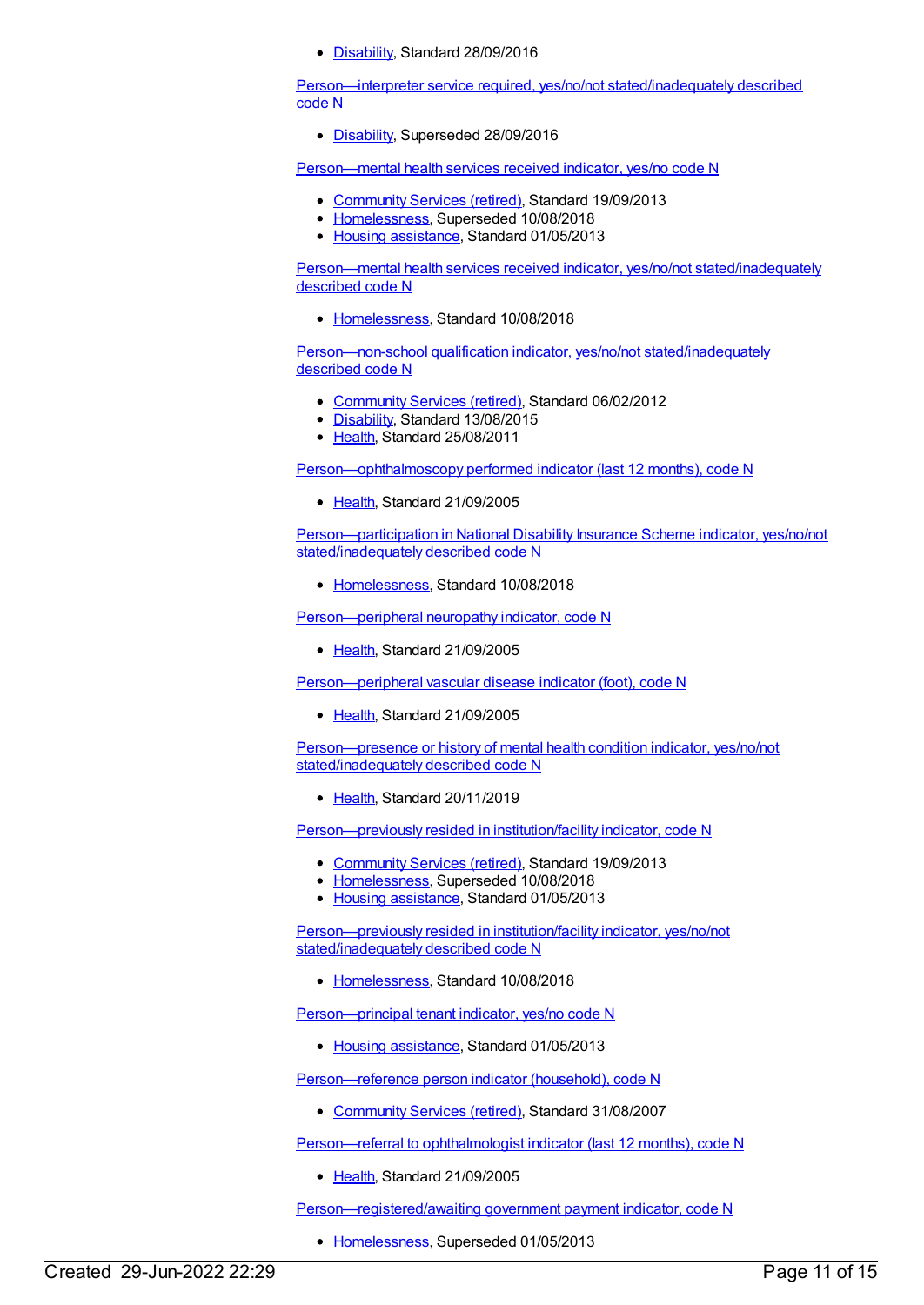• Housing [assistance](https://meteor.aihw.gov.au/RegistrationAuthority/11), Superseded 01/05/2013

[Person—registered/awaiting](https://meteor.aihw.gov.au/content/350279) government payment indicator, code N

[Community](https://meteor.aihw.gov.au/RegistrationAuthority/1) Services (retired), Superseded 01/07/2011

[Person—registered/awaiting](https://meteor.aihw.gov.au/content/506085) government payment indicator, code N

- [Community](https://meteor.aihw.gov.au/RegistrationAuthority/1) Services (retired), Standard 19/09/2013
- [Homelessness](https://meteor.aihw.gov.au/RegistrationAuthority/14), Superseded 10/08/2018
- Housing [assistance](https://meteor.aihw.gov.au/RegistrationAuthority/11), Standard 01/05/2013

[Person—registered/awaiting](https://meteor.aihw.gov.au/content/690709) government payment indicator, yes/no/not stated/inadequately described code N

• [Homelessness](https://meteor.aihw.gov.au/RegistrationAuthority/14), Standard 10/08/2018

[Person—regular](https://meteor.aihw.gov.au/content/302467) tobacco smoking indicator (last 3 months), code N

• [Health](https://meteor.aihw.gov.au/RegistrationAuthority/12), Standard 21/09/2005

[Person—school](https://meteor.aihw.gov.au/content/314952) attendance indicator, code N

[Community](https://meteor.aihw.gov.au/RegistrationAuthority/1) Services (retired), Standard 30/11/2007

Person—self-harm ideation in the last 12 months, yes/no/not [stated/inadequately](https://meteor.aihw.gov.au/content/358880) described code N

- [Community](https://meteor.aihw.gov.au/RegistrationAuthority/1) Services (retired), Standard 06/02/2012
- [Health](https://meteor.aihw.gov.au/RegistrationAuthority/12), Superseded 28/04/2016

[Person—severe](https://meteor.aihw.gov.au/content/302825) hypoglycaemia indicator, code N

• [Health](https://meteor.aihw.gov.au/RegistrationAuthority/12), Standard 21/09/2005

[Person—source](https://meteor.aihw.gov.au/content/508415) of information on a mental health condition indicator, code N

- [Community](https://meteor.aihw.gov.au/RegistrationAuthority/1) Services (retired), Standard 19/09/2013
- [Homelessness](https://meteor.aihw.gov.au/RegistrationAuthority/14), Superseded 10/08/2018
- Housing [assistance](https://meteor.aihw.gov.au/RegistrationAuthority/11), Standard 01/05/2013

Person-source of information on a mental health issue, yes/no/not [stated/inadequately](https://meteor.aihw.gov.au/content/691990) described code N

• [Homelessness](https://meteor.aihw.gov.au/RegistrationAuthority/14), Standard 10/08/2018

[Person—student/employment](https://meteor.aihw.gov.au/content/349588) training indicator, code N

- [Community](https://meteor.aihw.gov.au/RegistrationAuthority/1) Services (retired), Standard 30/11/2007
- [Disability](https://meteor.aihw.gov.au/RegistrationAuthority/16), Standard 13/08/2015
- [Homelessness](https://meteor.aihw.gov.au/RegistrationAuthority/14), Superseded 10/08/2018
- Housing [assistance](https://meteor.aihw.gov.au/RegistrationAuthority/11), Standard 23/08/2010

[Person—student/employment](https://meteor.aihw.gov.au/content/691041) training indicator, yes/no/not stated/inadequately described code N

• [Homelessness](https://meteor.aihw.gov.au/RegistrationAuthority/14), Standard 10/08/2018

[Person—substance](https://meteor.aihw.gov.au/content/365254) used illicitly indicator, yes/no/not stated/inadequately described code N

- [Community](https://meteor.aihw.gov.au/RegistrationAuthority/1) Services (retired), Standard 06/02/2012
- [Health](https://meteor.aihw.gov.au/RegistrationAuthority/12), Superseded 28/04/2016

[Person—transgender](https://meteor.aihw.gov.au/content/375985) indicator, code N

- [Community](https://meteor.aihw.gov.au/RegistrationAuthority/1) Services (retired), Standard 06/02/2012
- [Health](https://meteor.aihw.gov.au/RegistrationAuthority/12), Superseded 28/04/2016

[Person—ventricular](https://meteor.aihw.gov.au/content/347672) ejection fraction test performed indicator, yes/no code N

• [Health](https://meteor.aihw.gov.au/RegistrationAuthority/12), Standard 01/10/2008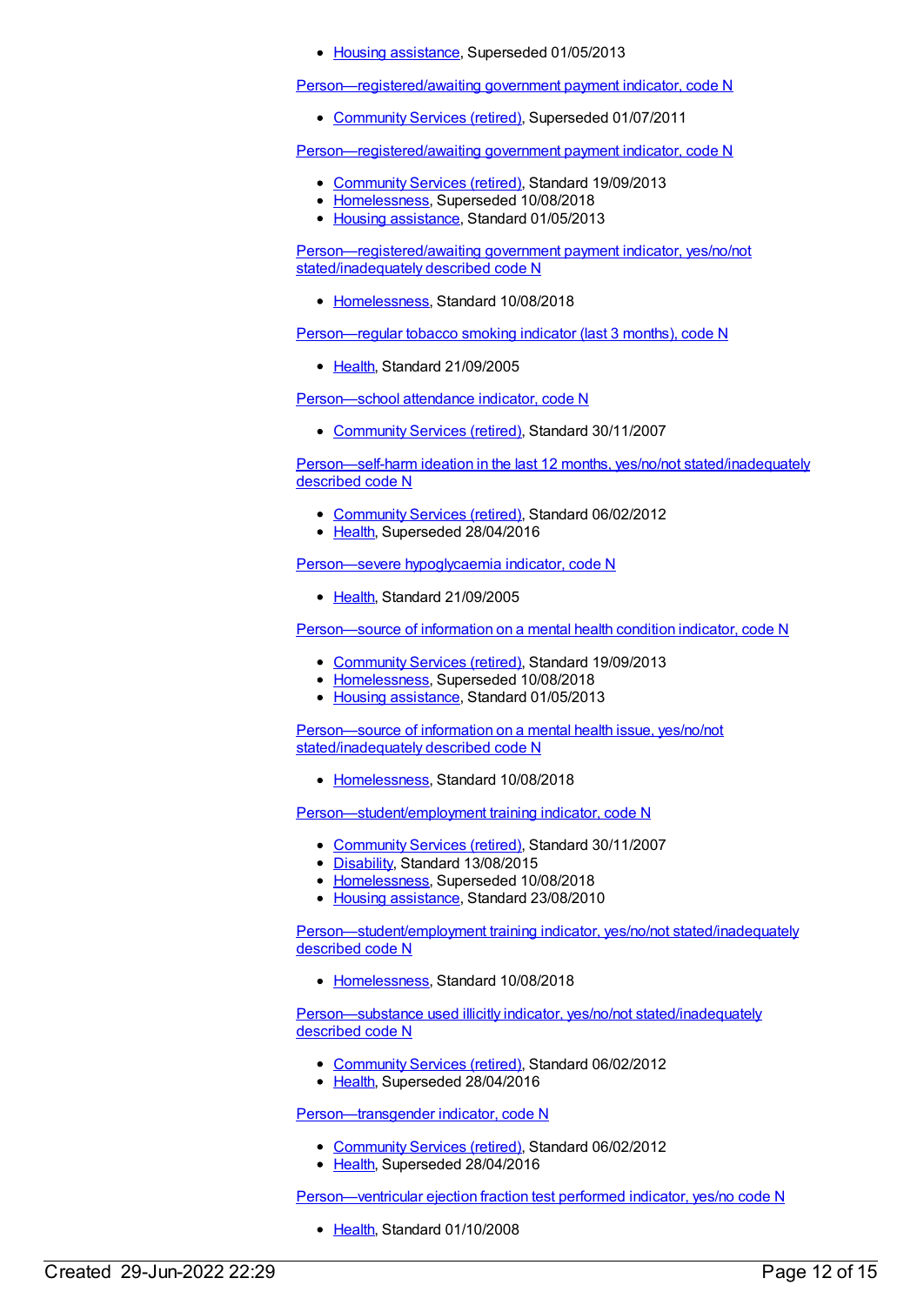Prison entrant—mental health service referral, yes/no/not [stated/inadequately](https://meteor.aihw.gov.au/content/365460) described code N

• [Health](https://meteor.aihw.gov.au/RegistrationAuthority/12), Superseded 30/05/2016

Product of birth—active resuscitation indicator, yes/no/not [stated/inadequately](https://meteor.aihw.gov.au/content/695556) described code N

• [Health](https://meteor.aihw.gov.au/RegistrationAuthority/12), Superseded 03/12/2020

Product of birth—active resuscitation indicator, yes/no/not [stated/inadequately](https://meteor.aihw.gov.au/content/732880) described code N

• [Health](https://meteor.aihw.gov.au/RegistrationAuthority/12), Standard 03/12/2020

Service contact-group session indicator, yes/no/not [stated/inadequately](https://meteor.aihw.gov.au/content/721734) described code N

• [Health](https://meteor.aihw.gov.au/RegistrationAuthority/12), Superseded 23/12/2020

Service contact-group session indicator, yes/no/not [stated/inadequately](https://meteor.aihw.gov.au/content/676226) described code N

• [Health](https://meteor.aihw.gov.au/RegistrationAuthority/12), Superseded 17/01/2020

Service contact—group session indicator, yes/no/not [stated/inadequately](https://meteor.aihw.gov.au/content/730836) described code N

• [Health](https://meteor.aihw.gov.au/RegistrationAuthority/12), Superseded 17/12/2021

Service contact—group session indicator, yes/no/not [stated/inadequately](https://meteor.aihw.gov.au/content/744359) described code N

• [Health](https://meteor.aihw.gov.au/RegistrationAuthority/12), Standard 17/12/2021

Service contact—group session status, yes/no/not [stated/inadequately](https://meteor.aihw.gov.au/content/614203) described code N

• [Independent](https://meteor.aihw.gov.au/RegistrationAuthority/3) Hospital Pricing Authority, Superseded 28/02/2017

Service contact—group session status, yes/no/not [stated/inadequately](https://meteor.aihw.gov.au/content/654418) described code N

• [Health](https://meteor.aihw.gov.au/RegistrationAuthority/12), Superseded 25/01/2018

Service [episode—juvenile](https://meteor.aihw.gov.au/content/350163) justice/adult correctional order indicator, code N

[Community](https://meteor.aihw.gov.au/RegistrationAuthority/1) Services (retired), Standard 30/04/2008

Service [episode—legal](https://meteor.aihw.gov.au/content/316456) order indicator, out-of-home care, code N

[Community](https://meteor.aihw.gov.au/RegistrationAuthority/1) Services (retired), Standard 30/04/2008

Service [episode—service](https://meteor.aihw.gov.au/content/338787) ongoing indicator, code N

[Community](https://meteor.aihw.gov.au/RegistrationAuthority/1) Services (retired), Superseded 17/11/2010

Service [episode—service](https://meteor.aihw.gov.au/content/401349) ongoing indicator, code N

- [Community](https://meteor.aihw.gov.au/RegistrationAuthority/1) Services (retired), Standard 17/11/2010
- [Disability](https://meteor.aihw.gov.au/RegistrationAuthority/16), Standard 13/08/2015
- [Homelessness](https://meteor.aihw.gov.au/RegistrationAuthority/14), Superseded 10/08/2018
- Housing [assistance](https://meteor.aihw.gov.au/RegistrationAuthority/11), Standard 23/08/2010

Service episode—service ongoing indicator, yes/no/not [stated/inadequately](https://meteor.aihw.gov.au/content/692096) described code N

• [Homelessness](https://meteor.aihw.gov.au/RegistrationAuthority/14), Standard 10/08/2018

Service provider organisation (service [type\)—mobile](https://meteor.aihw.gov.au/content/315166) service indicator, yes/no code N

[Community](https://meteor.aihw.gov.au/RegistrationAuthority/1) Services (retired), Standard 19/12/2007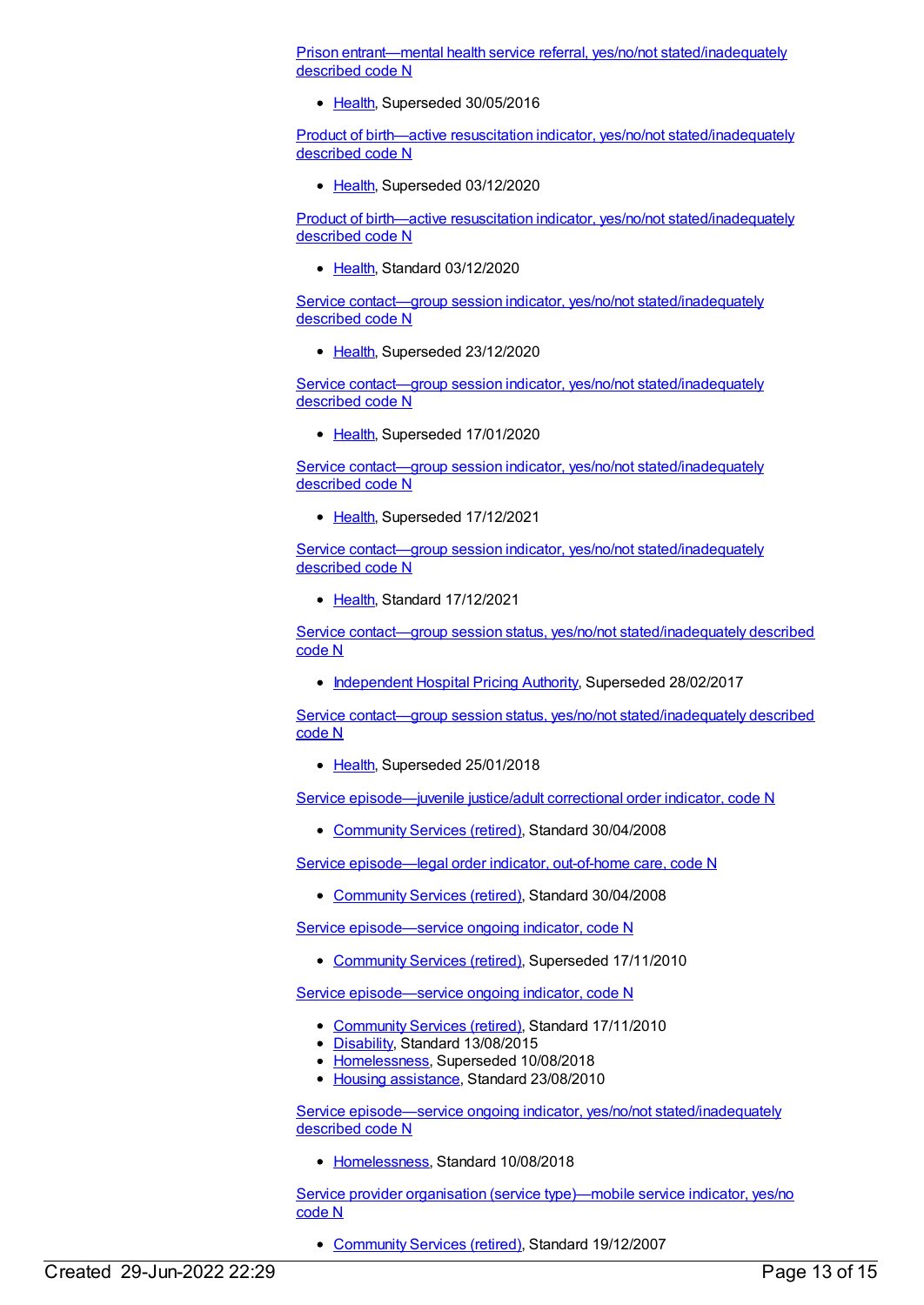Service provider [organisation—carer](https://meteor.aihw.gov.au/content/498456) participation arrangement indicator, code N

- [Community](https://meteor.aihw.gov.au/RegistrationAuthority/1) Services (retired), Standard 10/04/2013
- [Disability](https://meteor.aihw.gov.au/RegistrationAuthority/16), Standard 13/08/2015

Service provider [organisation—client](https://meteor.aihw.gov.au/content/498465) participation arrangements status, code N

- [Community](https://meteor.aihw.gov.au/RegistrationAuthority/1) Services (retired), Standard 10/04/2013
- [Disability](https://meteor.aihw.gov.au/RegistrationAuthority/16), Standard 13/08/2015

Service provider [organisation—corporation](https://meteor.aihw.gov.au/content/315191) indicator, yes/no code N

[Community](https://meteor.aihw.gov.au/RegistrationAuthority/1) Services (retired), Standard 30/11/2007

Service provider [organisation—early](https://meteor.aihw.gov.au/content/602338) childhood education program delivered by a qualified teacher indicator, yes/no code N

● Early [Childhood](https://meteor.aihw.gov.au/RegistrationAuthority/13), Standard 01/06/2015

Service provider [organisation—early](https://meteor.aihw.gov.au/content/563919) childhood education program delivered by a qualified teacher indicator, yes/no code N

**Early [Childhood](https://meteor.aihw.gov.au/RegistrationAuthority/13), Superseded 01/06/2015** 

Service provider [organisation—early](https://meteor.aihw.gov.au/content/731298) childhood education program delivered by a qualified teacher indicator, yes/no code N

Early [Childhood](https://meteor.aihw.gov.au/RegistrationAuthority/13), Standard 02/12/2020

Service provider [organisation—early](https://meteor.aihw.gov.au/content/731377) childhood education program delivered by a qualified teacher indicator, yes/no code N

**Early [Childhood](https://meteor.aihw.gov.au/RegistrationAuthority/13), Superseded 02/12/2020** 

Service/care [provider—remuneration](https://meteor.aihw.gov.au/content/500412) indicator, code N

- [Community](https://meteor.aihw.gov.au/RegistrationAuthority/1) Services (retired), Standard 10/04/2013
- [Disability](https://meteor.aihw.gov.au/RegistrationAuthority/16), Standard 13/08/2015

Specialised mental health service [organisation—carer](https://meteor.aihw.gov.au/content/529383) representation arrangements indicator, code N

- ACT Health [\(retired\)](https://meteor.aihw.gov.au/RegistrationAuthority/9), Candidate 17/08/2018
- [Health](https://meteor.aihw.gov.au/RegistrationAuthority/12), Standard 07/03/2014

Specialised mental health service [organisation—consumer](https://meteor.aihw.gov.au/content/529103) representation arrangements indicator, code N

- ACT Health [\(retired\)](https://meteor.aihw.gov.au/RegistrationAuthority/9), Candidate 17/08/2018
- [Health](https://meteor.aihw.gov.au/RegistrationAuthority/12), Standard 07/03/2014

Specialised mental health service [organisation—use](https://meteor.aihw.gov.au/content/564666) of formal complaints mechanism for carer participation arrangements indicator, code N

- ACT Health [\(retired\)](https://meteor.aihw.gov.au/RegistrationAuthority/9), Candidate 17/08/2018
- [Health](https://meteor.aihw.gov.au/RegistrationAuthority/12), Standard 13/11/2014

Specialised mental health service [organisation—use](https://meteor.aihw.gov.au/content/529233) of formal complaints mechanism for carer participation arrangements indicator, code N

• [Health](https://meteor.aihw.gov.au/RegistrationAuthority/12), Superseded 13/11/2014

Specialised mental health service [organisation—use](https://meteor.aihw.gov.au/content/564674) of formal complaints mechanism for consumer participation arrangements indicator, code N

- ACT Health [\(retired\)](https://meteor.aihw.gov.au/RegistrationAuthority/9), Candidate 17/08/2018
- [Health](https://meteor.aihw.gov.au/RegistrationAuthority/12), Standard 13/11/2014

Specialised mental health service [organisation—use](https://meteor.aihw.gov.au/content/529180) of formal complaints mechanism for consumer participation arrangements indicator, code N

• [Health](https://meteor.aihw.gov.au/RegistrationAuthority/12), Superseded 13/11/2014